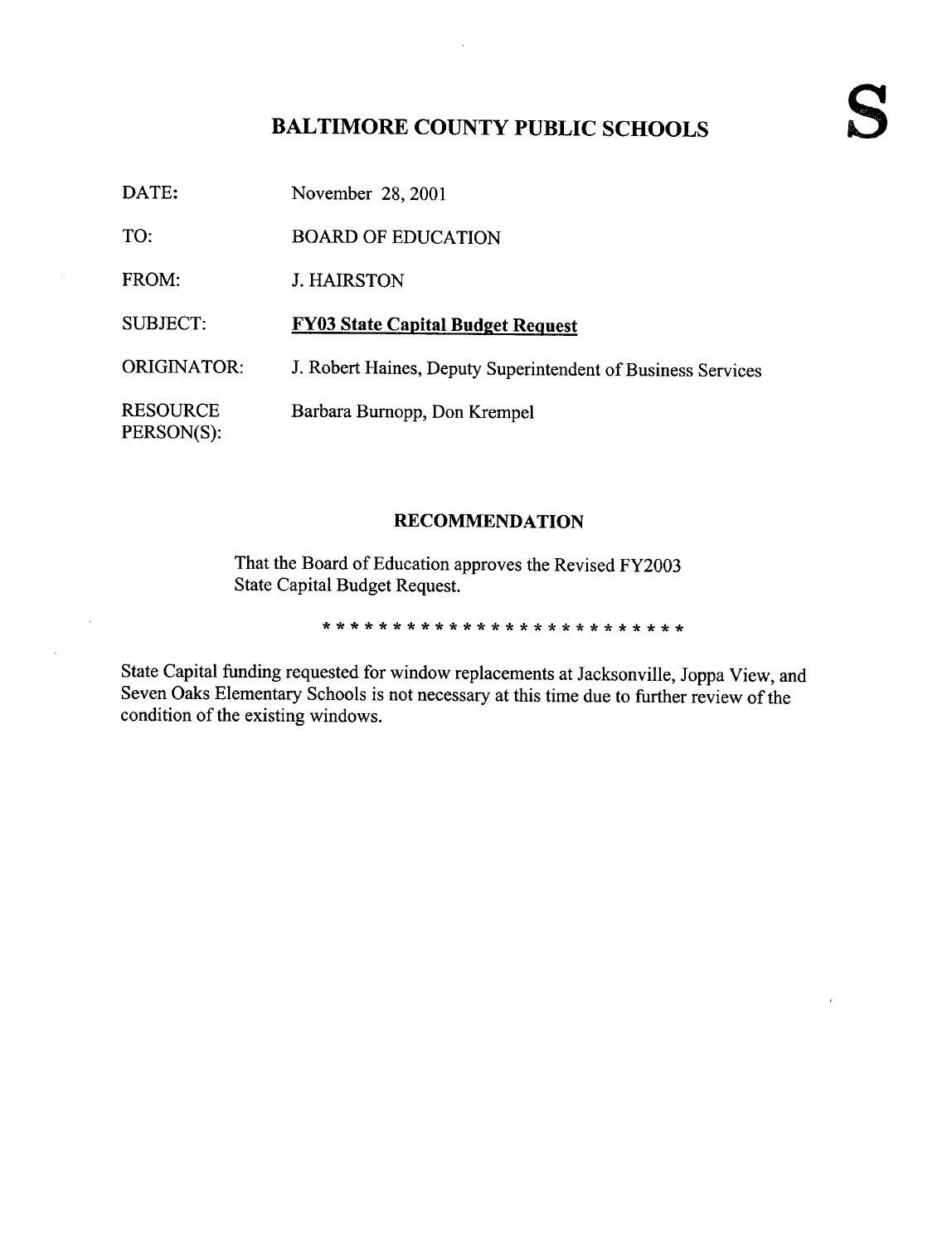$\ddot{\phantom{a}}$ 

## **State Capital Budget Request** Board Recommendation FY2003

| <b>Roof Replacements</b>             |                  |             |                  |                  |    |                   |
|--------------------------------------|------------------|-------------|------------------|------------------|----|-------------------|
|                                      | Roof Age         |             |                  |                  |    |                   |
|                                      | (Years)          |             | <b>State</b>     | County           |    | <b>Total Cost</b> |
| Hereford MS *                        | 17               |             | 483,085          | 679,225          |    | 1,162,310         |
| Overlea HS <sup>*</sup>              | 15               |             | 535,075          | 752,493          |    | 1,287,568         |
| Arbutus *                            | 15               |             | 382,894          | 558,788          |    | 941,682           |
| Gen. Stricker*                       | 15               |             | 753,378          | 1,035,378        |    | 1,788,756         |
| Lansdowne MS *                       | 15               |             | 576,500          | 808,260          |    | 1,384,760         |
| Perry Hall ES                        | 15               |             | 675,101          | 852,461          |    | 1,527,562         |
| <b>Subtotal</b>                      |                  |             | \$<br>3,406,033  | \$<br>4,686,605  | \$ | 8,092,638         |
| <b>Major Maintenance Renovations</b> | Original         |             |                  |                  |    |                   |
|                                      | Const. Date      |             | <b>State</b>     | County           |    | <b>Total Cost</b> |
| Franklin MS <sup>*</sup>             | 1929             |             | 1,800,945        | 3,836,337        |    | 5,637,282         |
| Golden Ring MS *                     | 1931             |             | 1,313,448        | 3,338,472        |    | 4,651,920         |
| Dundalk MS *                         | 1946             |             | 2,134,020        | 3,777,385        |    | 5,911,405         |
| Stemmers Run MS*                     | 1949             |             | 466,235          | 2,391,191        |    | 2,857,426         |
| Parkville Cntr of Tech               | 1953             |             | 2,448,764        | 5,241,493        |    | 7,690,257         |
| Dumbarton MS                         | 1956             |             | 2,119,348        | 4,228,443        |    | 6,347,791         |
| <b>Sparrows Point HS/MS</b>          | 1956             |             | 3,693,334        | 7,407,952        |    | 11,101,286        |
| Sudbrook Magnet MS                   | 1956             |             | 2,683,157        | 5,943,007        |    | 8,626,164         |
| <b>Subtotal</b>                      |                  |             | \$<br>16,659,251 | \$<br>36,164,280 | s  | 52,823,531        |
| <b>Science Room Renovations</b>      |                  |             |                  |                  |    |                   |
|                                      | # Class          | # Prep Rms. |                  |                  |    |                   |
|                                      | Rooms            | /Storage    | <b>State</b>     | County           |    | <b>Total Cost</b> |
| Chesapeake HS                        | 2                | 0           | 281,708          | 340,049          |    | 621,757           |
| Eastern Tech HS                      | 2                | 0           | 200,887          | 243,063          |    | 443,950           |
| Woodlawn HS                          | 1                | 0           | 65,773           | 80,927           |    | 146,700           |
| Pikesville HS                        | 7                | 12          | 706,615          | 850,438          |    | 1,557,053         |
| Loch Raven HS                        | 8                | 9           | 708,230          | 901,376          |    | 1,609,606         |
| Perry Hall HS                        | 12               | 9           | 1,052,870        | 1,263,444        |    | 2,316,314         |
| Randallstown HS                      | $\boldsymbol{9}$ | 3           | 772,265          | 926,718          |    | 1,698,983         |
| Lansdowne HS                         | 1                | 1           | 94,120           | 112,944          |    | 207,064           |
| <b>Subtotal</b>                      |                  |             | \$3,882,468      | \$<br>4,718,959  | \$ | 8,601,427         |

Note: The estimate for Chesapeake HS has been reduced by \$233,376. This change is the result of construction currently being completed at the school which impacts the Science Room Renovations project.

| <b>Boilers</b>    |              |              |                 |                   |
|-------------------|--------------|--------------|-----------------|-------------------|
|                   | Installation |              |                 |                   |
|                   | Date         | <b>State</b> | County          | <b>Total Cost</b> |
| Dulaney HS        | 1964         | 225,000      | 225,000         | 450,000           |
| Lansdowne HS      | 1962         | 225,000      | 225,000         | 450,000           |
| Old Court MS      | 1964         | 187,500      | 187,500         | 375,000           |
| Patapsco HS       | 1962         | 225,000      | 225,000         | 450,000           |
| Perry Hall MS     | 1962         | 225,000      | 225,000         | 450,000           |
| Southwest Academy | 1959         | 225,000      | 225,000         | 450,000           |
| Woodlawn HS       | 1961         | 225,000      | 225,000         | 450,000           |
| Randallstown HS   | 1967         | 225,000      | 225,000         | 450,000           |
| <b>Subtotal</b>   |              | \$1,762,500  | \$<br>1,762,500 | \$<br>3,525,000   |

 $\sim$   $\sim$ 

 $\sim$